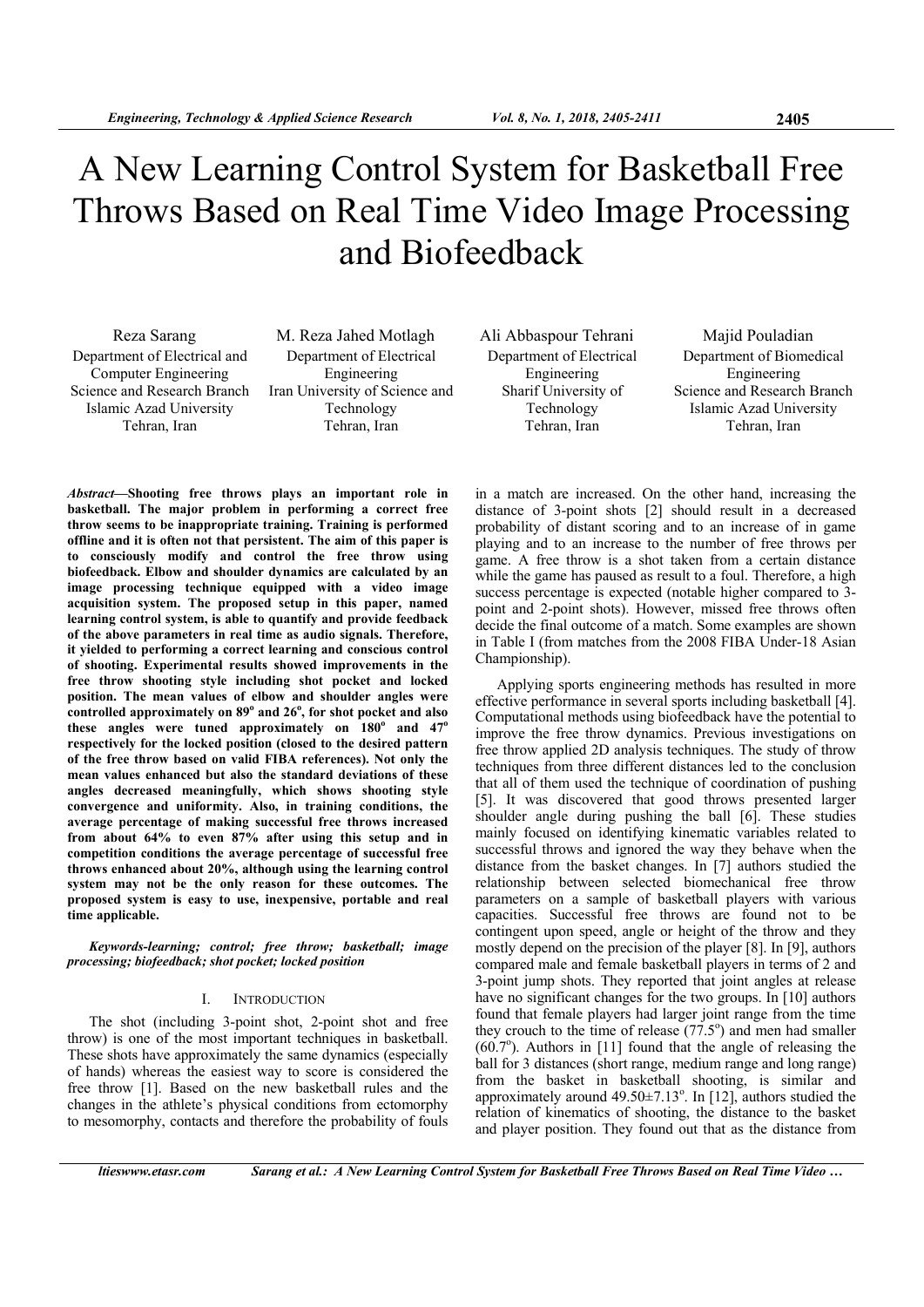the basket increases, players have higher angular velocity because they have higher angular velocities of shoulder flexion and elbow extension, and also the speed of the center of mass in the direction through the basket is higher. In [13], authors assessed the relation between distance, outcome and performance of basketball jump shot, and reported that in close distance, the release angle is higher than in intermediate distance (78.92 $^{\circ}$  to 65.60 $^{\circ}$ ). Authors in [14] used a model for basketball player arms to estimate angles, velocity and angular velocity of joints at release condition.

TABLE I. THREE UNDER-18 ASIAN CHAMPIONSHIP 2008 MATCHES: FINAL RESULTS AND FREE THROW STATISTICS..

|             | free throw | free throw<br>percentage | <b>Final result</b> |
|-------------|------------|--------------------------|---------------------|
| Japan       | 15 of 22   | 68%                      | 81                  |
| S. Korea    | 7 of 18    | 39%                      | 75                  |
| (a)         |            |                          |                     |
|             | free throw | free throw<br>percentage | <b>Final result</b> |
| Iran        | 15 of 23   | 65.2%                    | 84                  |
| Philippines | 20 of 30   | 66.7%                    | 85                  |
| (b)         |            |                          |                     |
|             | free throw | free throw<br>percentage | <b>Final result</b> |
| Kazakhstan  | 33 of 47   | 70.2%                    | 106                 |
| Lebanon     | 21 of 37   | 56.8%                    | 103                 |
| (c)         |            |                          |                     |

Previous works so far have not been combined with computational feedback measurements and instrumentations to amend and control a player's free throw technique. By this feedback, a correct reference signal as a desired trajectory would be produced and sent to the athlete in real time. After primary training epochs, the athlete would be able to control the movement around the desired trajectory. In fact, measurement (quantitation) and biofeedback have a great role in motor control [15]. Biofeedback has wide applications in sports and sports engineering [16, 17]. Most of them are in controlling athletes' psychological parameters [18]. The biofeedback approaches in sports are commonly divided in five groups [19] which are muscular biofeedback (EMG) [17, 20], thermal biofeedback [21], electrical dermal activity (EDA or GSR) biofeedback [22], EEG biofeedback [22, 23] and cardiovascular biofeedback [24]. These approaches are used to improve the athlete's performance [25]. Biofeedback has also applications in sports learning, training and rehabilitation [26, 27] but it actually has focused on psychological problems.

Our study is intended in accordance to the biofeedback approach focusing on movement control, so the free throw control system can be categorized in the biofeedback field [16, 28]. This study intends to introduce a new learning control system as training assistance, while trying to show a conjunction between control engineering, video image processing, biofeedback, neuromuscular control system and sports. First, the shooting technique is analyzed by using video image acquisition and processing methods. Next, the closed loop system is applied to quantify and feedback the movement parameters as audio signals to subjects via their auditory system. Finally, correct learning and conscious shooting control are assessed through the experiments.

## II. MATERIALS AND METHODS

## *A. Participants*

Participants were professional and amateur basketball players of a university basketball team. All participants were at least 19 years old and of varying basketball skill. A set of experiments was made on some famous and national athletes in order to extract their movement patterns and compare it with the desired reference pattern.

## *B. The Free Throw Technique*

Even though participants had basketball-related experience, instructions regarding the correct free throw technique were given before the experiments. They should shot in a plane which is vertical to the ground and is peripheral to the assumed line between eye and the center of the basket (shooting plane). The standard of correct free throw technique was derived from [1, 29]. They were also asked to supervise their hand visually in order not to exit from the shooting plane. However, some effective parameters in shooting can't be observed visually. One of the most important problems corresponding to shooting is its initial condition named "shot pocket" which consists of the state of elbow and shoulder angles. The elbow and shoulder angles should be approximately  $90^\circ$  and  $25^\circ$ , respectively. Generally, if the SP is lower, the ball will be thrown at a lower height. Therefore, there will be less chance of making the shot which for a defender will be easier to block or control it. Also if a player shoots with the ball in a low pocket, it could be seen that the elbow is inside (medial) or outside (lateral) the center of the ball (usually for younger players with weak arms and a lack of upper body strength). If the elbow is not directly under the center of the ball then this creates inconsistent direction [1]. If the SP is high, the arc and height of the throw will be larger and therefore there will be more chance of making the shot, it will be more difficult to defend but it requires more force. Moreover, when the SP is too high the hand and the ball may exit from the adequate field of vision [1]. Another important matter in shooting is the final state or "locked position" (LP). The final angles of elbow and shoulder must be  $180^\circ$  and  $45^\circ$ , respectively [1]. This occurs simultaneously by the releasing of the ball. In other words, the elbow is completely flat and the arm moves up approximately  $20^{\circ}$  to  $25^{\circ}$ . We use this paradigm as a reference or desired trajectory.

## *C. The Learning Control System*

This system, firstly measures the effective parameters in shooting e.g. the angles of elbow and shoulder and their dynamics. Then simultaneously it sends their feedback to the athlete. These parameters are not recognized by the eye and basically they are not presented to brain consciously and accurately. This system tries to solve it by creating new feedback loops. Therefore, we can consider this instrument as a new biofeedback system. Figure 1(a) shows the block diagram of this system which will be introduced in parts. Figure 1(b) shows the block diagram of athlete's neuromuscular control system. $\theta_1$  and  $\theta_2$  are elbow and shoulder angles,  $C_1$  and  $C_2$  are neural motor commands, they show the relations between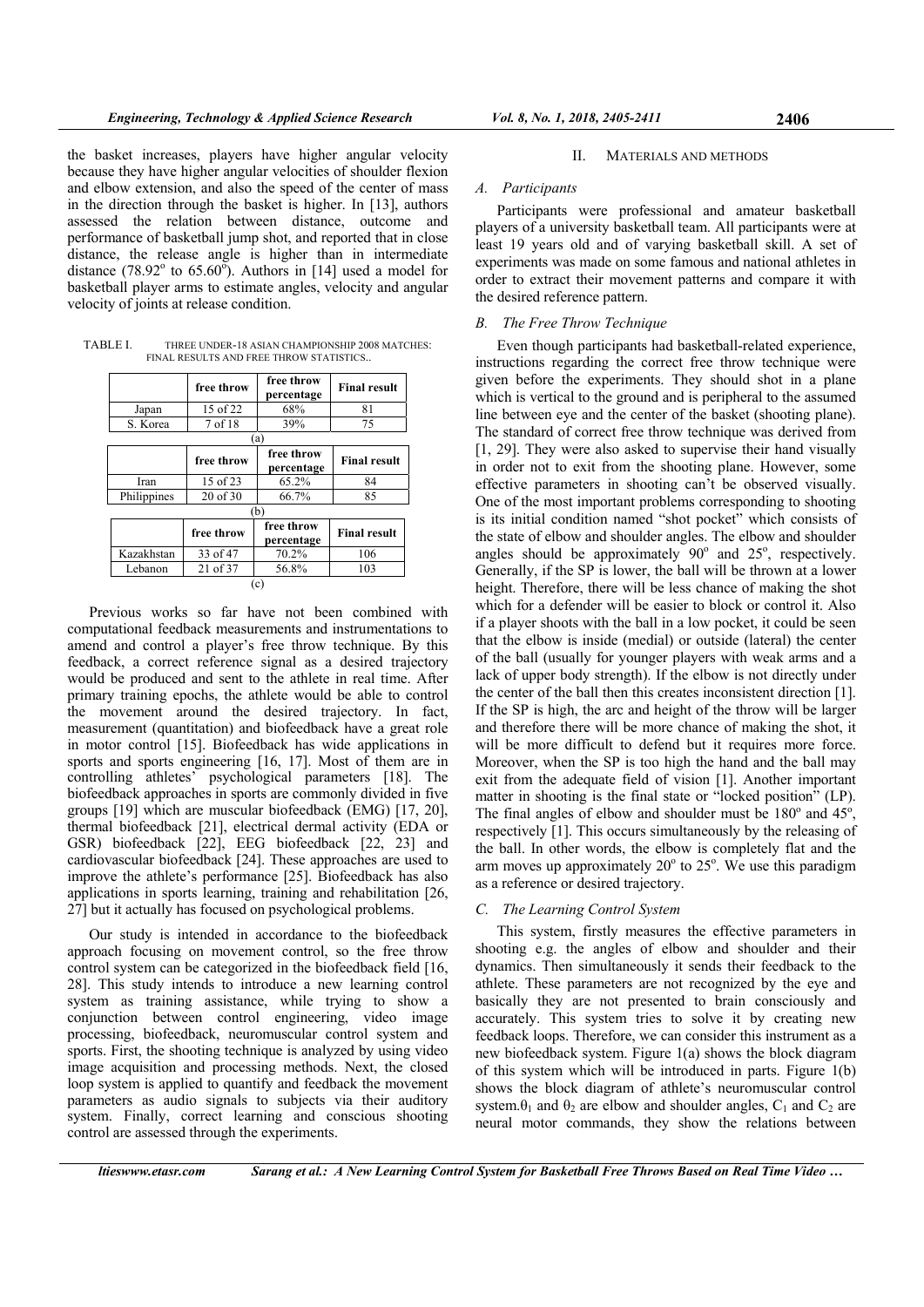external tools and internal subsystems in the athlete's body and  $f_1$  and  $f_2$  are frequencies of generated sounds.

- *1)* Image acquisition
	- Camera

The selected camera is a simple digital camera with PAL System, interlaced imaging, fire-wire output for IEEE 1394 computer image acquisition port and AVI image format with a resolution of 520×780 pixels. By the interlaced imaging system, the camera divides every 40 ms period into two 20 ms segments. In each segment, it captures half of the image as alternate rows, which means two frames instead of one [30]. The image separation in two parts is selection of image matrix rows as alternation. By this method and in case that the marker size is chosen appropriately, it is possible to achieve twice the frame rate (50 fps) resulting in enhanced accuracy. Hence for a sampling period of 20 ms and about 180 ms elbow movement duration, the correct sampling rate has been considered sufficiently in the sense of the Nyquist criterion [31].

# The Markers

Choosing of markers depends on many factors such as the camera type, the motion dynamic and the recording environment. It should be emphasized that this paper

introduces an instrument which is very simple, accurate and easy to use. So these markers should be very lightweight, with homogeneous color intensity and easy to distinguish. In this study, the researchers have used active markers.

#### Image import

The computer used in this project is a 2 GHz Core 2 Due CPU Laptop with 2 GB RAM. Since this computer has an IEEE 1394 video in port and the related hardware, it can satisfy the conditions of the desired system in order to acquire video images with minimum delay. Because of the sampling rate of 25 fps and the AVI video image format (576×720 pixels per image or  $576 \times 720 \times 3/1024 = 1215$  Kb=1.1865 Mb), the amount of 29.6625  $(1.1865 \times 25)$  Mb per second is needed to be transmitted. So, using a minimum signaling rate of IEEE 1394 devices (98.304 Mbps for S100 standard), we can import the video images to the computer without any delay. The standard interlaced technique is to transmit the picture in two pieces (or fields), called 2:1 interlaced scanning [30]. In the interlaced scan in each period scanning (40 ms for 25 fps) two images with 20 ms interval are taken instead of one. So, based on interlaced imaging technique 50 images per second will be ready for the video image processing subsystem.



Fig. 1. The block diagram of learning control system: (a) The block diagram of shooting control system, (b) the block diagram of athlete's neuromuscular control system.

# *2)* Video Image processing

The processing was performed on images with size of 288x20 pixels. The first part of the algorithm written in MATLAB, determines the location of the markers based on color image processing [32] and circle detection using Hough transform (in offline mode for the algorithm validation) [33]. All marker coordinates are defined toward the origin which is placed on the northwest corner of the image (Figure 2). The coordinate axes X and Y are represented for the width and height of the image, the vectors  $m_1$ ,  $m_2$ , and  $m_3$  are the marker's vectors and vectors b and s are representing the effective arms in the movement which are arm and forearm vectors respectively.

Based on the determined vectors (Figure 2) we have:  
\n
$$
\vec{s} = \vec{m}_1 - \vec{m}_2, \vec{b} = \vec{m}_3 - \vec{m}_2
$$
\n(1)

It can be clearly seen that the angles of elbow and shoulder are just the same as the angles between the vectors  $\vec{s}$  and  $\vec{b}$ , and between vector *b* and X-axis. So we have:

$$
\theta_1 = \measuredangle(\vec{b}.\vec{s}) = \sin^{-1}(\frac{\vec{b} \times \vec{s}}{|\vec{b}| \cdot |\vec{s}|}),
$$
\n
$$
\theta_2 = \measuredangle(\vec{b} \cdot - i_x) = \sin^{-1}(\frac{\vec{b} \times -i_x}{|\vec{b}| \cdot |\vec{b}|})
$$
\n(2)

where  $\theta_1$  and  $\theta_2$  are the angles of elbow and shoulder respectively and  $i_x$  is the unit vector along X-axis.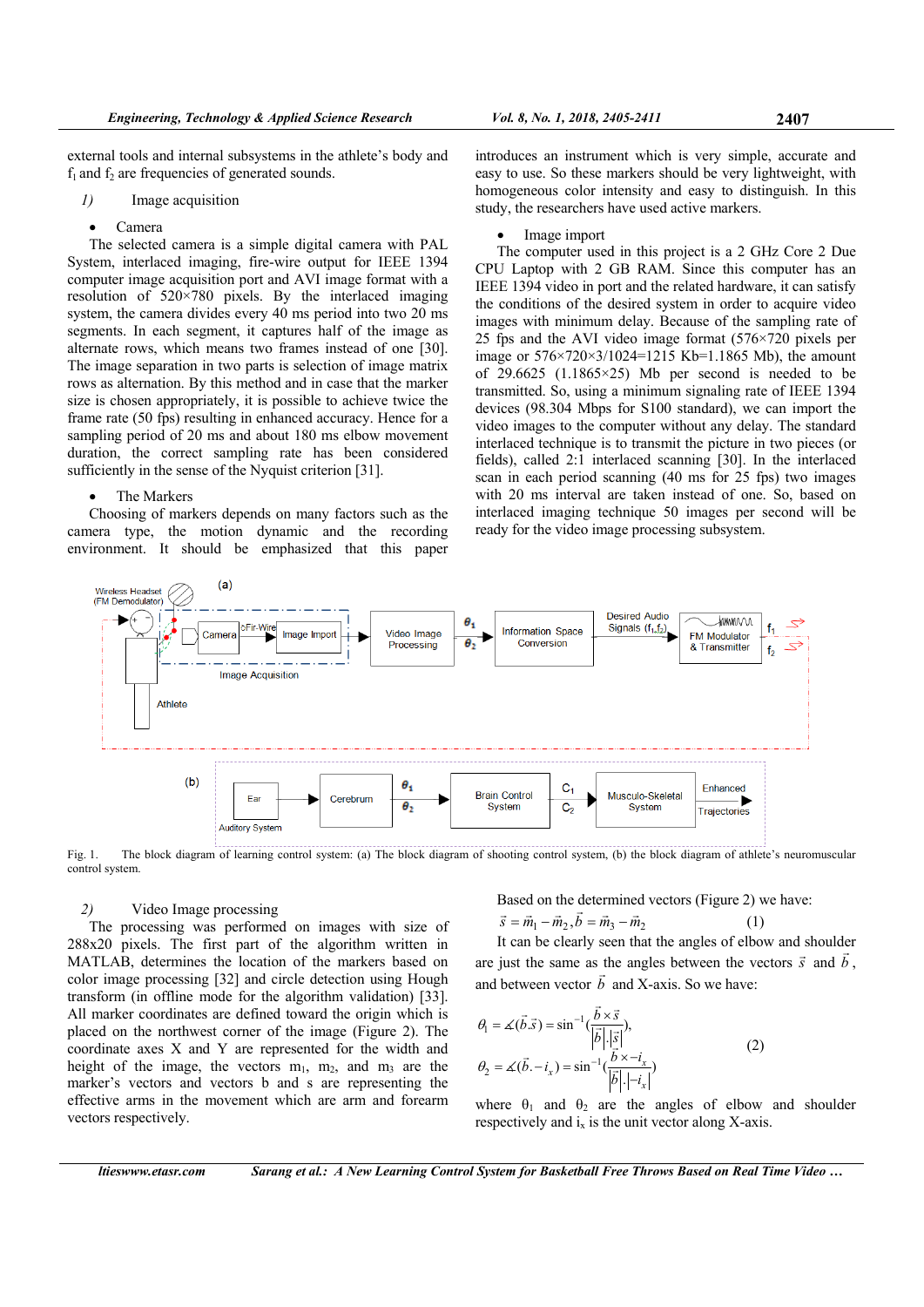The angular velocity and acceleration (for the time  $t_i$ ) are calculated by the use of the approximation equations:

$$
\omega = \dot{\theta} \approx \frac{\theta(t_{i+1}) - \theta(t_i)}{\Delta t},
$$
  
\n
$$
\alpha = \omega = \dot{\theta} \approx \frac{\frac{\Delta t}{\omega(t_{i+1}) - \omega(t_i)}}{\Delta t}
$$
\n(3)

where  $\omega$  and  $\alpha$  are angular velocity and acceleration respectively. The measurement system has a resolution of  $0.01^{\circ}$ and therefore 0.005° error.



Fig. 2. The Marker's position on the hand which is identified by three vectors in an assumed plane.

*3)* Conversion of Information to Audio Signals via Wireless Communication

The elbow and shoulder angle information and their acceleration were transformed into audio signals. We used a beep alarm with a smooth frequency (like 500 Hz) as discontinuous periodic audio signals. The period of this signal is tuned related to the angle (with a fixed duty cycle). Equations (4)-(8) represent the conversion of the motor quantities to proportional audio signals:

$$
h_1(t) = \text{Re}\,ct(T_i.d) \tag{4}
$$

$$
h_2(t) = \sin(2\pi f_b t) \tag{5}
$$

$$
T_i \propto \Delta \theta_i \text{ or } T_i = f(\theta_i) \tag{6}
$$

$$
p(t) = h_1(t)h_2(t) \tag{7}
$$

$$
\tau_{out} = \sum_{1}^{n} \tau_i = \tau_1 - \tau_2 = J\alpha = J\ddot{\theta}_i(t) \Rightarrow \ddot{\theta} \propto \tau \tag{8}
$$

where  $h_1$  and  $h_2$  are pulse train and beep signals respectively,  $f_b$ is the proper frequency for generating the beep alarm,  $T_i$  is the period of the pulse train signal and is proportional to joint angle or  $\Delta\theta_i$  which is the difference between  $\theta_i$  and the desired angle (in other words  $T_i$  is a function of  $\theta_i$ ), d is the duty cycle of pulse train signal and it must be less than the imaging period and p(t) is the final produced audio signal which is the angle audio feedback. Also,  $\tau_1$ ,  $\tau_2$  are the agonist and antagonist muscle torques on hand arms,  $\tau$  is the consequent torque, J is the inertia of the effective hand arm and  $\alpha$  is the angular acceleration (see (3)). Moreover, a forced audio feedback can be made through the same method based on the second rule of Newton. The torque (force) is relative to the angular acceleration. Forced audio feedbacks can be based on appropriate musical notes around the desired force. The produced audio signals were broadcasted through a wireless headphone like FM modulator.

#### *4)* The role of neuromuscular control system

Figure 1(b) shows the block diagram of neuromuscular control system generally in the learning control system and especially in the shooting. Figure 3 shows a model of neuromuscular control system in voluntary movements based on feedback error learning approach presented in [32, 34]. The block diagram represents the control system of voluntary movements considering the role of cerebellum as well as the cerebrum as the controllers of motion. According to this model, when the association cortex (ASSN CX) receives the idea of movement from limbic cortex, it sends the desired movement pattern as  $\theta_d$  (which is an expression of the state of limbs) to cerebellum and cerebrum's motor cortex. Here the motor commands 'T' related to torques which should be produced in muscles are calculated and then they will be applied by the muscles. The inner sensors namely muscle proprioceptor and joints such as muscle spindles, should measure the actual occurred behavior of limbs 'θ'. Therefore the feedback based movement control can be performed using error signal  $(e = \theta_d - \theta)$ .



Fig. 3. The block diagram of movement control model consisting of the upper centers (cerebrum and cerebellum) and lower centers (spinal cord and muscles).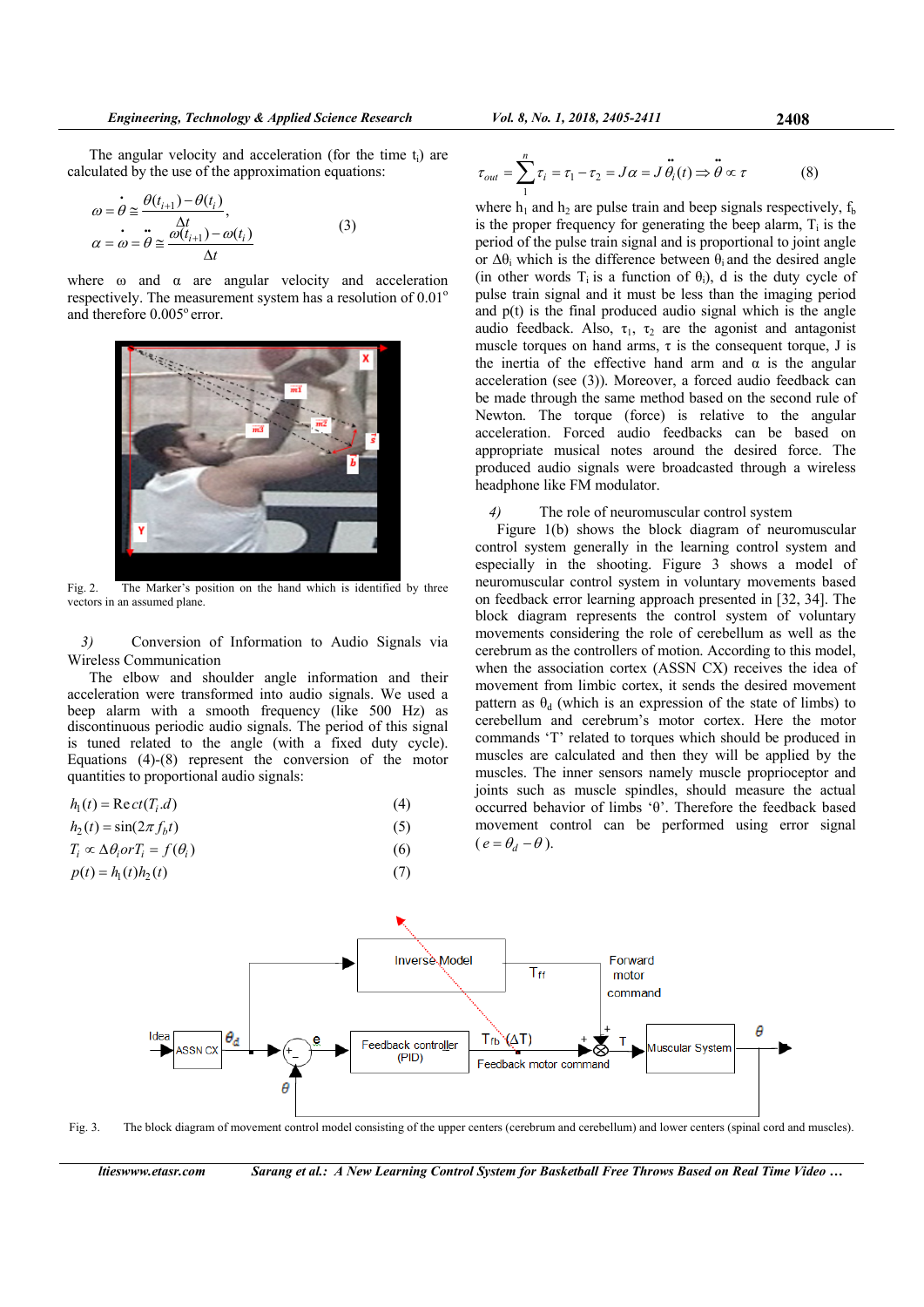On the other hand, the cerebellum makes an inverse model to produce the desired commands. According to this model and some physiological facts, this section receives the desired trajectory ' $\theta_d$ ' as an input and the motor commands resulted from the cerebrum's motor cortex,  $T_{\text{fb}}$  (or, to be more precise, the motor command error  $(\Delta T)$ ). T<sub>fb</sub> is used to correct the model by tuning the weights of neural networks of cerebellum in order to decrease the error. Finally, the feedback exits the circuit and the cerebellum learns the inverse model and the system is turned into a feedforward control system [34]. In other words, after correct training and learning and finally gaining the skill, all shots, theoretically, must be successful. The most important matter in the neuromuscular control system effective in shooting is the occurrence of inaccurate or unconscious feedbacks to the brain. In this study, based on physiological facts, we try to modify the existing feedbacks, quantify them, raise awareness about them and design more appropriate feedback paths by a new biofeedback technique.

## III. RESULTS

# *A. Comparison of Elbow and Shoulder Angles Before and After Applying the Learning Control System*

As shown in Figure 4, the elbow and shoulder angles are about  $100^\circ$  and  $27^\circ$  in SP deviating from the desired trajectory (especially in elbow) and about  $180^\circ$  and  $53^\circ$  in LP pocket again deviating from the desired trajectory (especially in shoulder). There are some variations even for professional athletes because of bad training. The SP and LP were corrected for all players by using the learning control system. Figure 5 displays the elbow and shoulder angles in a free throw by a participant before using the system and Figure 6 shows the elbow and shoulder angles after applying it.



Fig. 4. The elbow and shoulder angle in a free throw by a famous National player.

Before using the learning control system the elbow and shoulder angles were calculated as 85.14±11.320 and 35.53±8.650 respectively for SP and 175.45±7.540 and  $61.91\pm11.360$  respectively for LP. After using the learning control system, the values measured was 89.32±3.260 and

26.12±2.430 for SP and 180±000 and 46.72±2.650 for LP, for elbow and shoulder angle respectively. These results clearly show the improvement also shown by the decrease in the mean error from the desired trajectory (about 4.1 and 9.4 degrees for SP and 4.5 and 15.2 for LP) and also from the decrease of the deviation from the mean value and consequently show the achieved uniformity in the shooting style (about 8.1 and 6.2 degrees for SP and 7.5 and 8.6 degrees for LP).



Fig. 5. The elbow and shoulder angles in a free throw by a participant before using learning control system.



Fig. 6. The elbow and shoulder angle in a free throw which was improved becauseof using the learning control system.

# *B. Assessment of Performance*

We applied the learning control system to about 15 players of varying skill. The repetition number depended on the athlete's level. After necessary repetitions and drills using the setup, an improvement in athletes' performance was observable. Both of SP and LP were corrected towards the desired references. Also the percentage of successful free throws increased remarkably. Before using this system, in training conditions, the average percentage of making free throws was about 64.4%±8.23 which improved to 87.34%±3.46. Also 5 of 15 players were supervised during season matches. In those matches, the average performance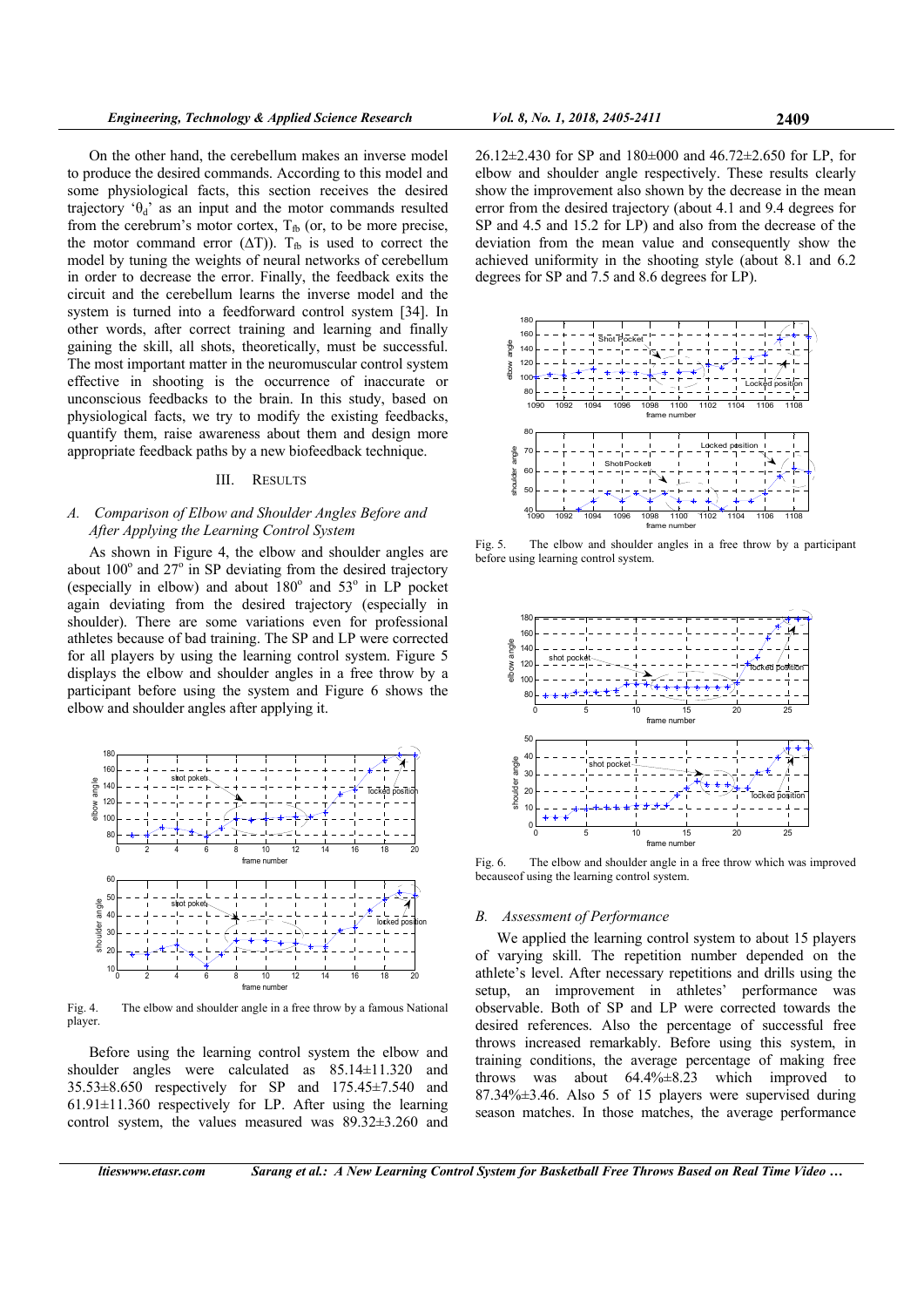was about 68.4%±3.71 which showed about a 20% improvement from their previous statistics.

# IV. DISCUSSION

# *A. Study Findings*

The study has numerically combined dynamic measurements of 15 basketball players with a new shooting control system to consciously amend the free throw technique during training. Their elbow and shoulder angles were compared before and after applying the learning control system. Both mean value and standard deviation of these angles improved significantly. After training with the learning control system, the elbow and shoulder angles were 89.32±3.26 and  $26.12\pm2.43$  respectively for SP and  $180\pm0$  and  $46.72\pm2.65$ respectively for LP. Final mean values are close to the desired pattern (90 and 25 for SP and 180 and 45 for LP), demonstrating the system's accuracy. Also meaningful decrease of the standard deviation from 11.32 and 8.65 to3.26 and 2.43 for SP and from 7.54 and 11.36 to  $\pm 0$  and 2.65 for LP show player shooting style uniformity and demonstrate the system's precision. It should be noted that the essential forces when shooting a free throw change based on angular acceleration and could be modified based on acceleration feedbacks.

Moreover, the players' performance was also considered. In training condition, the average success of 64.4% of total free throw shooting was improved to 87.34% and the standard deviation significantly decreased about 4.2% (from 7.23 to 3.26). Also in competition conditions the average performance showed about 20% improvement. Of course many parameters influence the result of a shot (e.g. mental concentration and precision, physical condition, fatigue level, opponent defense and other movement parameters), but especially in free throw most of them are absent or limited because of the static conditions of the shot. Moreover, by this system the theory of feedforward control of voluntary skillful movement seems to be confirmed. At first the desired movement pattern is formed in the brain. Then neuromuscular control system starts learning by making the correct inverse model of the movement. After sufficient training steps, the brain can control the free throw as an open loop system and after that the feedback is not necessary. Based on our knowledge this is the first time that an online, persistent and conscious modifying setup has been combined with dynamic measurements of athletes' shooting to enable amelioration of free throw as a new biofeedback approach. Despite the use of simple and cheap active markers, the common camcorders with an interlaced imaging system, the ordinary laptops and appropriate video image processing algorithms, overall improvement in free throw style was achieved. Additionally, in this regard we can say that our setup makes a strong connection between control engineering, real time video image processing, biofeedback and neuromuscular control systems.

## *B. Limitations and Future Trends*

Assuming the hand moves in the shooting plane, 2D images were used whereas actually this movement is not quite 2D and it is needed to process 3D images via at least 2 cameras, though

in this work some features (not actual angle) were defined, calculated and applied for all athletes using the same methodology. It is possible to generalize the results and apply them to other types of shooting like 2 and 3 point jump shots, because their dynamic is almost similar to the free throw. Besides, by defining and using additional movement features, it is possible to learn and control the shooting skill in a better way. Moreover, by making small changes, this system can be used for learning and controlling movements in other sports.

#### V. CONCLUSION

We have introduced a simple setup of combined dynamic measurements of basketball shots with a novel shooting control system based on new quantified feedback loops to consciously amend the free throw technique. Our system corrects and controls free throw SP and LP toward the desired references while variations in shooting style are decreased. Moreover, the learning control system influences the successful free throw while the variations in results decrease. The acceptable mean value and decreased standard deviation of both movement corrections (SP and LP) and player performance improvement show the accuracy and precision of the whole learning control system. The advantages of using a simple setup including active markers, common camcorders and a laptop as a processor for implementation of simple video image processing algorithms, resulted to an applied online closed loop learning control system.

#### **REFERENCES**

- [1] E. D. Palubinskas, "The Jump shot", FIBA Assist Magazine, Vol. 2004, No. 7, pp. 6-11, 2004
- [2] FIBA Central Board, Official Basketball Rules 2010, available at https://www.fiba.basketball/downloads/Rules/2010/ThreePersonOfficiati ng2010.pdf, 2010
- [3] S. E. Fasoli, C. E. Trombly, E. Tickle-Degnen, M. H. Verfaellie, "Effect of instructions on functional reach in persons with and without cerebrovascular accident", Vol. 56, No. 4, pp. 380-390, 2002
- [4] M. Walters, J. Hudson, M. Bird, "Kinematic Adjustments In Basketball Shooting At Three Distances", VIIIth International Symposium of the Society of Biomechanics in Sports, pp. 219-223, 1990
- [5] G. Yates, L. E. Holt, "The development of multiple linear regression equations to predict accuracy in basketball jump shooting", International Symposium on Biomechanics in Sports, pp. 103-1098, 1983
- [6] J. L. Hudson, "A biomechanical analysis by skill level of free throw shooting", in: Biomechanics in Sports, Del Mar, CA: Academic Publishers, 1982
- [7] P. Ryan, L E. Holt, "Kinematic variables as predictors of performance in the basketball free-throw", in: Biomechanics in Sports VII, 1989
- [8] E. Tsarouchas, K. Kalamaras, A. Giavroglou, S. Prassas, "Biomechanical analysis of free shooting in basketball", Sixth International Society of Biomechanics in Sports Symposium, Vol. 1, No. 1, pp. 551-560, 1990
- [9] B. Elliott, "A biomechanical comparison of the male and female twopoint and three-point jump shot in basketball", The Australian Journal of Science and Medicine in Sport, Vol. 5, No. 9, pp. 111-118, 1992
- [10] S. Miller, R. M. Bartlett, "The effect of increased shooting distance in the basketball jump shot", Journal of Sports Science, Vol. 11, No. 4, pp. 285-293, 1993
- [11] S. Miller, R. M. Bartlett, "The relation between basketball shooting kinematics, distance and playing position", Journal of Sports Science, Vol. 14, No. 3, pp. 243-253, 1996